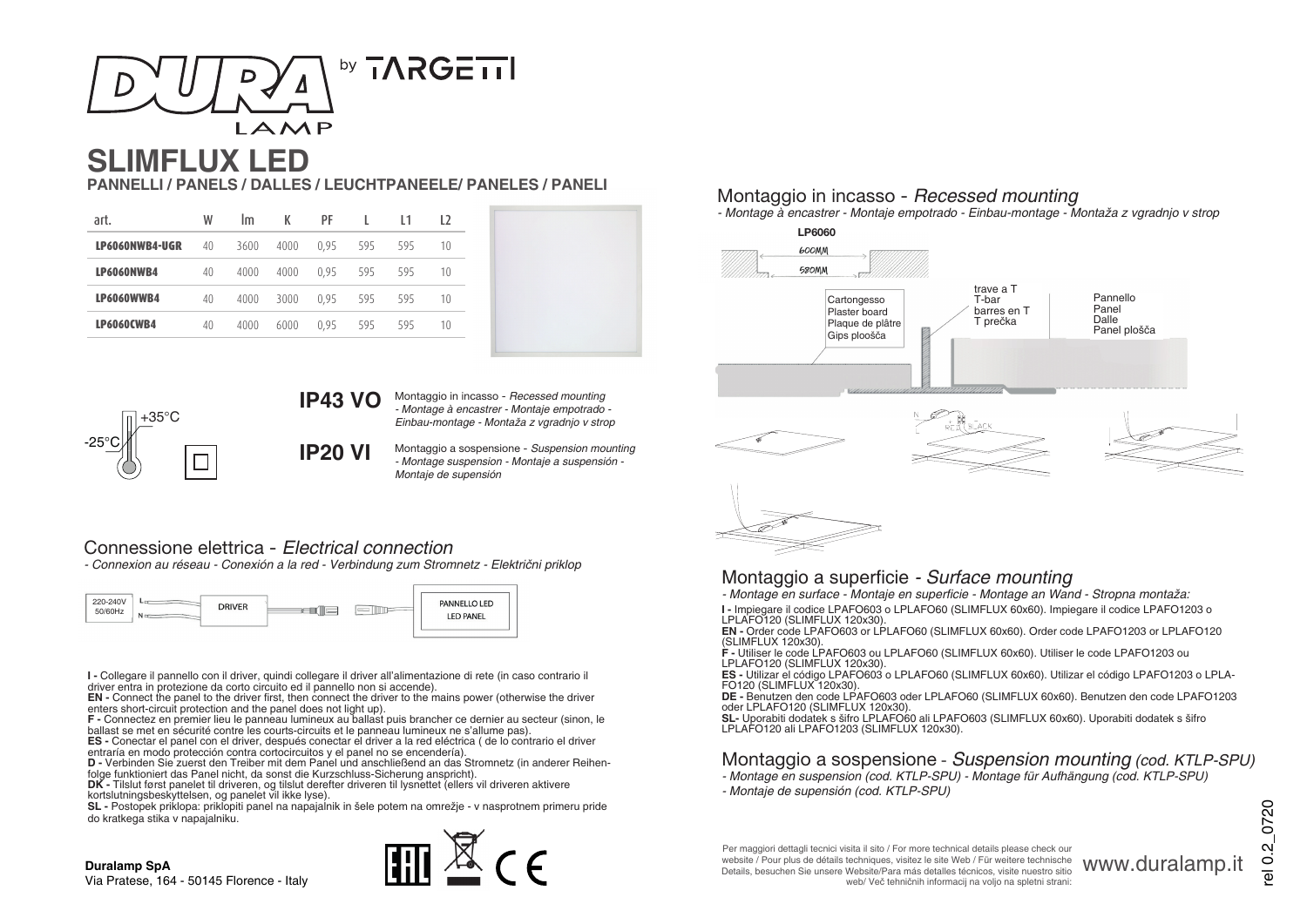**I -** L'APPARECCHIO DEVE ESSERE INSTALLATO DA PERSONALE QUALIFICATO. L'AZIENDA DECLINA OGNI RESPONSABILITA' QUALORA L'INSTALLAZIONE NON AVVENGA SECONDO LE NORME VIGENTI. METODO DI ATTACCO DEL CAVO TALE PER CUI LA SUA SOSTITUZIONE NON PUO' ESSERE EFFETTUATA SENZA ROMPERE O DISTRUGGERE L'APPARECCHIO. LASCIARE UNA COPIA DI QUESTE ISTRUZIONI AL RESPONSABILE DELLA MANUTENZIONE. CONSERVARE L'ETICHETTA DELL'IMBALLO ORIGINALE PER EVENTUALI RECLAMI FUTURI

**GB -**THIS FIXTURE MUST BE INSTALLED BY A QUALIFICATED ELECTRICIAN. DURALAMP IS NOT RESPONSIBLE IF ITS FIXTURES ARE NOT INSTALLED ACCORDING TO LOCAL SAFETYSTANDARDS. METHOD OF ATTACHMENT OF THE CABLE OR CORD SUCH THAT IT CANNOT BE REPLACED WITHOUT BREAKING OR DESTROYING THE LUMINAIRE. PLEASE LEAVE A COPY OF THESE INSTRUCTIONS TO THE PERSON RESPONSABLE FOR THE MAINTENANCE OF THE INSTALLATION. KEEP THE LABEL OF THE ORIGINAL PACKING FOR THE EVENTUAL FUTURE CLAIMS.

#### **F** - L'APPEREIL DOIT ETRE INSTALLE PAR ELECTRICIENS QUALIFIES.

DURALAMP NE PEUT PAS ETRE RESPONSABLE POUR TOUTES INSTALLATIONS QUI NE RESPECTENT PAS LES N ORMES DE SECURITE EN VIGUER. MÉTHODE D'ATTACHE DU CÂBLE TELLE QUE SA SUBSTITUTION NE PEUT SE FAIRE SANS DÉTRUIRE L'APPAREIL. LAISSER UNE COPIE DE CES INSTRUCTIONS AU RESPONSABLE DE L'ENTRETIEN DU SYSTEME. GARDER L'ETIQUETTE DE L'EMBALLAGE ORIGINAL POUR EVENTUELLES RECLAMATIONS FUTURES.

#### **D -** DAS GERÄT MUSS VON ELEKTROINSTALLATEUREN MONTIERT WERDEN.

DURALAMP IST NICHT VERANTWORTLICHT WENN DIE MONTAGE NICHT GEMAß DER SICHERHEITSVORSCHRIFTEN STATTFINDETT. TED KABELANSCHLUSS SO AUSFÜHREN, DASS DAS KABEL NICHT OHNE DIE LEUCHTE ZU ZERSTÖREN GEWECHSELT WERDEN KANN. DIESES HINWEISBLATT MUß VOM INSTANDHALTUNGSLEITER AUFBEWAHRT WERDEN. BEI REKLAMATIONEN BITTE DEN ARTIKELAUFKLEBER AUS DER LEUCHTENVERPACKUNG **BEIFÜGEN** 

#### **S** - ARMATUREN MÄSTE INSTALLERAS AV GODKÄND ELEKTRIKER.

DURALAMP KAN INTE PÄTAGES NÄGOT ANSVAR FÖR ATT PRODUKTEN INTE INSTALLERATS ENLIGT GÄLLANDE BESTÄMMELSER VÄNLIGEN ÖVERLÄMNA DESSA INSTRUKTIONER TILL ANSVARIG FÖR INSTALLATIONEN. BEHÄLL ORIGINALETIKETTEN PÄ FÖRPACKNINGEN FÖR EVENTUELLA REKLAMATIONER.

**NL** - HET ARMATUUR MOET GEINSTALLEERD WORDEN DOOR EEN ERKEND ELECTROTECHNISCH INSTAL-LATEUR. DURALAMP IS NIET AANSPRAKELIJK INDIEN HAAR PRODUKTEN NIET VOLGENS DE LANDELIJKE VEILIGHEIDSNORMEN WORDEN GEINSTALLEERD. METHODE VAN AANBRENGEN VAN DE DRAAD OP ZO'N MANIER DAT VERVANGING NIET MOGELIJK IS ZONDER HET APPARAAT TE BESCHADIGEN OF KAPOT TE MAKEN. WILT U ZO VRIENDELIJK ZIJN EEN COPIE VAN DEZE INSTRUCTIES ACHTER TE LATEN BIJ DEGEN DIE VERANTWOORDELIJK IS VOOR HET ONDERHOUD. BEWAAR HET LABELTJE VAN DE ORIGINELE VARPAKKING.

#### **E -** EL APARATO DEBE SER INSTALADO POR ELECTRICISTAS CUALIFICADOS.

DURALAMP NO SE RESPONSABILIZARA DE TODAS LAS INSTALLACIONES QUE NO RESPETEN LAS NORMAS DA SEGURIDAD EN VIGOR. MÉTODO DE FIJACIÓN DEL CABLE CUYA SUSTITUCIÓN NO PUEDE REALIZARSE SIN ROMPER O DESTRUIR EL DISPOSITIVO. ENTREGAR UNA COPIA DE ESTAS INSTRUCCIONES AL RESPONSABLE DE LA INSTALACION. CONSERVAR LA ETIQUETA DEL EMBALAJE ORIGINAL PARA POSIBLES RECLAMACIONES.

#### $\Rightarrow$  Cavi liberi. Necessita di installazione da parte di personale qualificato.

 $\Rightarrow$  Necessita di morsettiera conforme alla norma EN60998-2-1 o EN60998-2-2, con le sequenti caratteristiche: terminale a 2 vie (L+N); 230V  $\Box$ 1,5mm; per installazione indipendente.

#### **GB**

**I** 

- $\Rightarrow$  Screwless terminal, terminal block not included. Installation may require advice from a qualified person.
- $\Rightarrow$  To be provided with screw terminal block conform to EN60998-2-1 or EN60998-2-2, with the following characteristics: 2 ways terminal  $(L+N)$ : 230V  $\Box$ 1,5mm; for indipendent installation.

#### **ES**

- $\Rightarrow$  Cables libres. Requiere la instalación por personal cualificado.
- $\Rightarrow$  Necesita de un terminal conforme con la norma EN60998-2-1 o EN60998-2-2, con las siguientes características: terminal de 2-vias (L + N): 230V  $\vee$   $\Box$  1.5 mm, para su instalación independiente.

#### **D**

- $\Rightarrow$  Elektrischer Anschluss über freie Kabelenden, Klemme Bauseits. Montage darf nur durch Fachkräfte durchgeführt werden.
- a Verwendete Schraubklemmen müssen der Norm EN60998-2-1 oder EN60998-2-2 entsprechen und folgende Merkmale aufweisen: 2 Leiter Trennung (L + N); 230 Volt; □1,5mm; für ortsunabhängige Montage verwendbar

#### **SL**

- $\Rightarrow$  Odprti napajalni kabel. Zahtevo montažo s strani pooblaščene osebe.<br> $\Rightarrow$  Za priklop uporabiti primerno sponko in skladno s predpisi EN60998-2
- Za priklop uporabiti primerno sponko in skladno s predpisi EN60998-2 ali EN60998-2-2. Dodatne zahtevane karakteristike sponke: 2 polni priključek (L+N); 230V presek □1,5mm za samostojni priklop.



Non adatto ad essere coperto con materiale termicamente isolante. In caso di dubbi sulla simbologia riferirsi al catalogo o al sito web.

Not suitable for covering with thermally insulated material. In case of doubt about the symbols, please refer to catalogue or website.

Svetilka ni primerna za montažo kjer je neposreden stik z izolacijo stropa. Potrebno zagotovit primerno prezračevanje nad svetilko.

**RG0** RG0 secondo norma IEC/TR 62778:2014 / RG0 in accordance with IEC/TR 62778:2014 RG0 selon la norme IEC/TR 62778:2014 / RG0 nach der norm IEC/TR 62778:2014 RG0 enlight IEC/TR 62778:2014 / RG0 volgens IEC/TR 62778:2014 RG0 de acordo com norma IEC/TR 62778:2014 / RG0 po predpisu IEC/TR 62778:2014

Per maggiori dettagli tecnici visita il sito / For more technical details please check our website / Pour plus de détails techniques, visitez le site Web / Für weitere technische Website / Pour plus de détails techniques, visitez le site Web / Für weitere technische WWW.duralamp.it<br>Details, besuchen Sie unsere Website/Para más detailles técnicos, visite nuestro sitio www.duralamp.it web/ Več tehničnih informacij na voljo na spletni strani: